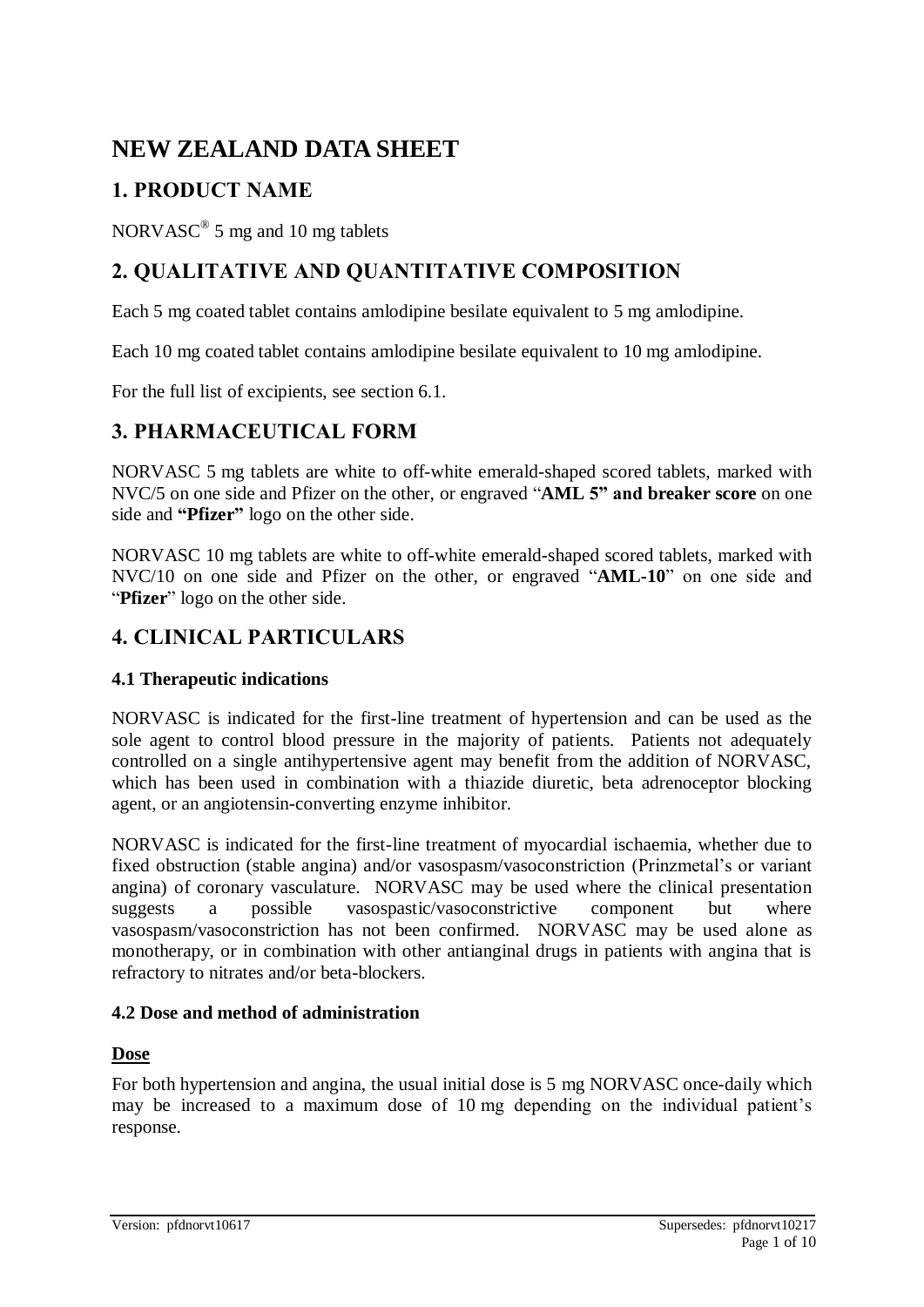No dose adjustment of NORVASC is required upon concomitant administration of thiazide diuretics, beta-blockers and angiotensin-converting enzyme (ACE) inhibitors.

# *Elderly*

The time to reach peak plasma concentrations of amlodipine is similar in elderly and younger subjects. Amlodipine clearance tends to be decreased with resulting increases in AUC and elimination half-life in elderly patients.

Increases in AUC and elimination half-life in patients with congestive heart failure were as expected for the patient age group studied.

NORVASC, used at similar doses in elderly or younger patients, is equally well tolerated. Therefore normal dosage regimens are recommended.

## *Renal Impairment*

Amlodipine is extensively metabolised to inactive metabolites with 10% excreted as unchanged drug in the urine. Changes in amlodipine plasma concentrations are not correlated with the degree of renal impairment. NORVASC may be used at normal doses in patients with renal failure. Amlodipine is not dialysable.

## *Paediatric population*

NORVASC is not recommended for use in children.

## **4.3 CONTRAINDICATIONS**

NORVASC is contraindicated in patients with a known hypersensitivity to amlodipine, other dihydropyridines, or any of the inactive ingredients.

## **4.4 Special warnings and precautions for use**

## **Patients with Heart Failure**

In a long-term placebo-controlled study (PRAISE-2) of amlodipine in patients with New York Heart Association (NYHA) class III and IV heart failure of non-ischaemic aetiology, amlodipine was associated with increased reports of pulmonary oedema despite no significant difference in the incidence of worsening heart failure compared to placebo (see section 5.1, Patients with Heart Failure).

## **Hepatic Impairment**

As with all calcium channel blockers, amlodipine's half-life is prolonged in patients with impaired liver function and dosage recommendations have not been established. The compound should therefore be administered with caution in these patients.

## **Paediatric Use**

Safety and effectiveness of amlodipine in children have not been established.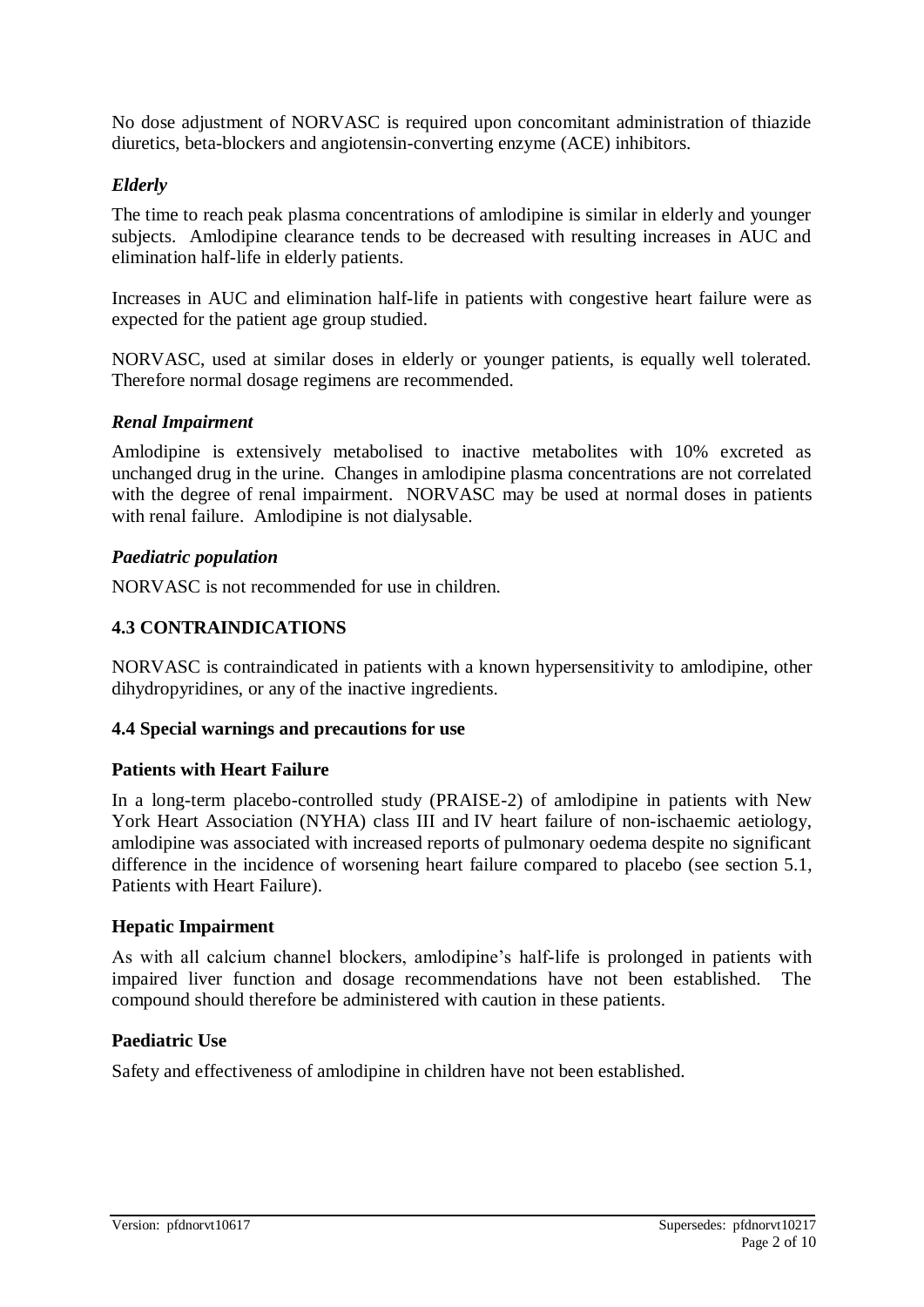# **4.5 Interaction with other medicines and other forms of interaction**

NORVASC has been safely administered with thiazide diuretics, beta-blockers, alpha blockers, ACE inhibitors, long-acting nitrates, sublingual glyceryl trinitrate, non-steroidal anti-inflammatory agents, antibiotics, and oral hypoglycaemic agents.

*In vitro* data from studies with human plasma indicate that amlodipine has no effect on protein binding of the drugs tested (digoxin, phenytoin, warfarin, or indomethacin).

*Simvastatin:* Co-administration of multiple doses of 10 mg amlodipine with 80 mg simvastatin resulted in a 77% increase in exposure to simvastatin compared to simvastatin alone. Limit the dose of simvastatin to 20 mg daily in patients on amlodipine.

*Grapefruit Juice:* Administration of amlodipine with grapefruit or grapefruit juice is not recommended as bioavailability may be increased in some patients, resulting in increased blood pressure lowering effects.

*CYP3A4 Inhibitors:* With concomitant use with the CYP3A4 inhibitor erythromycin in young patients and diltiazem in elderly patients, the plasma concentration of amlodipine was increased. The clinical relevance of this finding is uncertain. It cannot be ruled out that strong inhibitors of CYP3A4 (e.g. ketoconazole, itraconazole, ritonavir) may increase the plasma concentrations of amlodipine to a greater extent than diltiazem. Amlodipine should be used with caution when administered with CYP3A4 inhibitors.

*Clarithromycin:* Clarithromycin is an inhibitor of CYP3A4. There is an increased risk of hypotension in patients receiving clarithromycin with amlodipine. Close observation of patients is recommended when amlodipine is co-administered with clarithromycin.

*CYP3A4 Inducers:* There are no data available regarding the effect of CYP3A4 inducers on amlodipine. Concomitant use of CYP3A4 inducers (e.g. rifampicin, *Hypericum perforatum*  (St John's Wort)) may decrease the plasma concentrations of amlodipine. Amlodipine should be used with caution when administered with CYP3A4 inducers.

## **Special Studies: Effect of Other Agents on Amlodipine**

*Cimetidine:* Co-administration of amlodipine with cimetidine did not alter the pharmacokinetics of amlodipine.

*Aluminium/Magnesium (Antacid):* Co-administration of an aluminium/magnesium antacid with a single dose of amlodipine had no significant effect on the pharmacokinetics of amlodipine.

*Sildenafil:* A single 100 mg dose of sildenafil in subjects with essential hypertension had no effect on the pharmacokinetic parameters of amlodipine. When amlodipine and sildenafil were used in combination, each agent independently exerted its own blood pressure lowering effect.

## **Special Studies: Effect of Amlodipine on Other Agents**

*Atorvastatin:* Co-administration of multiple 10 mg doses of amlodipine with 80 mg atorvastatin resulted in no significant change in the steady-state pharmacokinetic parameters of atorvastatin.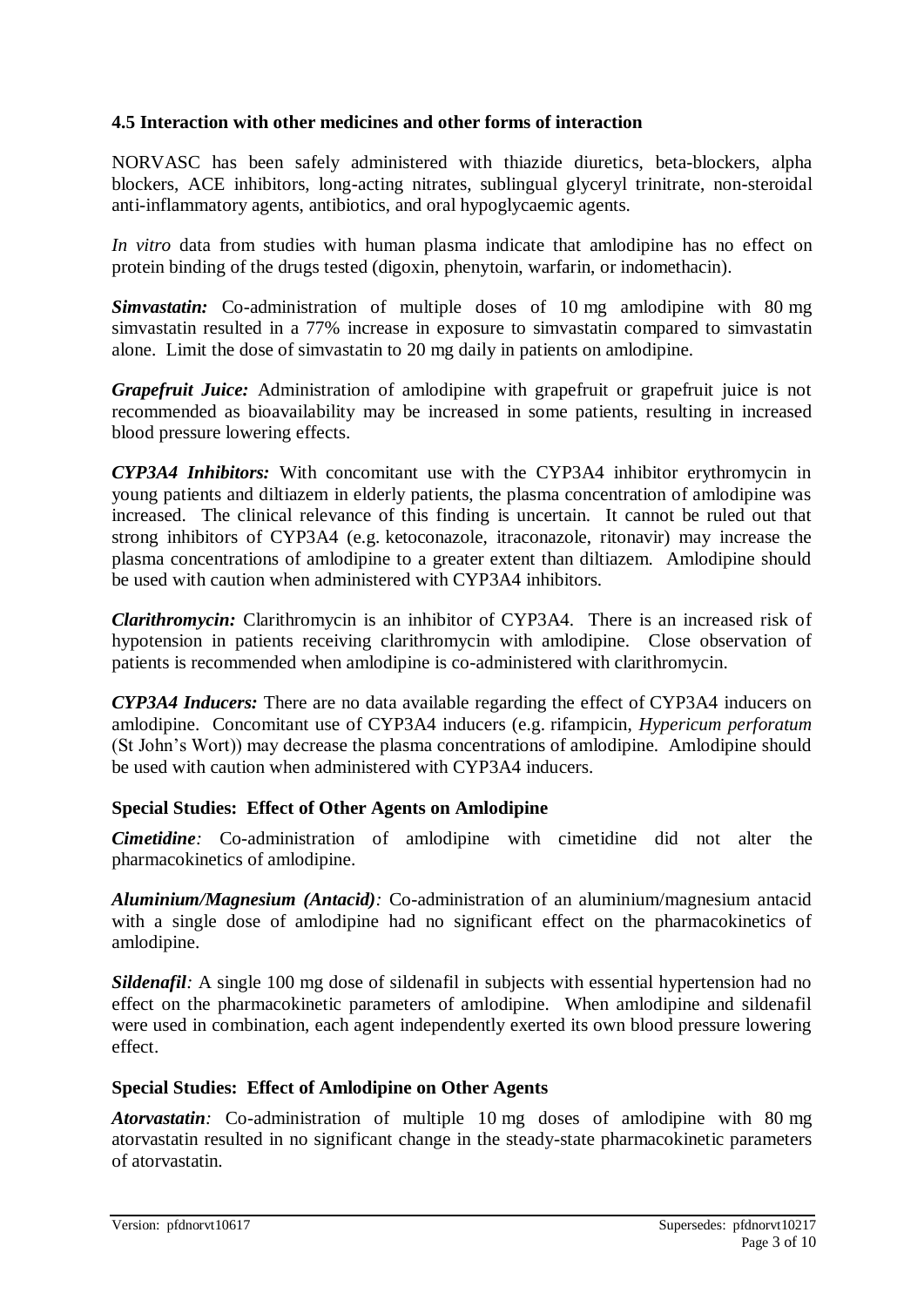*Digoxin*: Co-administration of amlodipine with digoxin did not change serum digoxin levels or digoxin renal clearance in healthy volunteers.

*Ethanol (Alcohol):* Single and multiple 10 mg doses of amlodipine had no significant effect on the pharmacokinetics of ethanol.

*Warfarin:* Co-administration of amlodipine with warfarin did not change the warfarin prothrombin response time.

*Cyclosporin:* No drug interaction studies have been conducted with cyclosporin and amlodipine in healthy volunteers or other populations, with the exception of renal transplant patients. Various studies in renal transplant patients report that co-administration of amlodipine with cyclosporin affects the trough concentrations of cyclosporin, from no change up to an average increase of 40%. Consideration should be given for monitoring cyclosporin levels in renal transplant patients on amlodipine.

*Tacrolimus:* There is a risk of increased tacrolimus blood levels when co-administered with amlodipine. In order to avoid toxicity of tacrolimus, administration of amlodipine in a patient treated with tacrolimus requires monitoring of tacrolimus blood levels and dose adjustment of tacrolimus when appropriate.

*Mechanistic Target of Rapamycin (mTOR) Inhibitors:* mTOR inhibitors such as sirolimus, temsirolimus, and everolimus are CYP3A substrates. Amlodipine is a weak CYP3A inhibitor. Concomitant use of mTOR inhibitors and amlodipine may increase exposure of mTOR inhibitors..

## **4.6 Fertility, pregnancy and lactation**

# *Fertility*

There was no effect on the fertility of rats treated with amlodipine.

# *Pregnancy*

## Category C.

The safety of amlodipine in human pregnancy or lactation has not been established. Amlodipine did not demonstrate any fetotoxic or teratogenic potential in animal reproductive studies other than delay in parturition and prolongation of labour in rats at a dose level 50 times the maximum recommended dose in humans. No mutagenic activity has been found in tests for gene mutations or cytogenic assays. Accordingly, use in pregnancy is recommended only when there is no safer alternative and when the disease itself carries greater risk for the mother and fetus.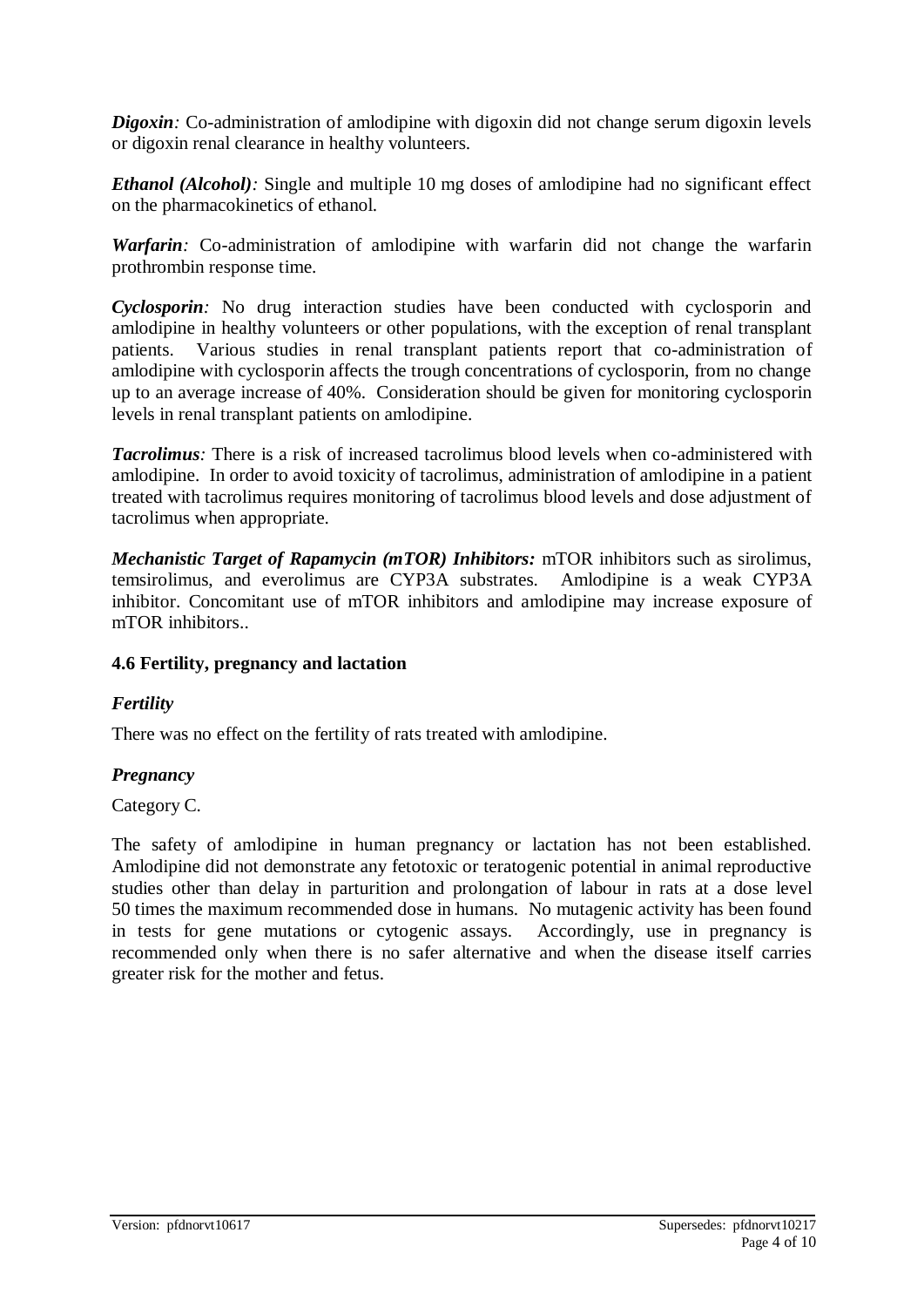# *Lactation*

Experience in humans indicates that amlodipine is transferred into human breast milk. The median amlodipine concentration ratio of milk/plasma in 31 lactating women with pregnancy-induced hypertension was 0.85 following amlodipine administration at an initial dose of 5 mg once daily which was adjusted as needed (mean daily dose and body weight adjusted daily dose: 6 mg and 98.7 mcg/kg, respectively). The estimated daily dose of amlodipine in the infant via breast milk was 4.17 mcg/kg.

## **4.7 Effects on ability to drive and use machinery**

Clinical experience with amlodipine indicates that it is unlikely to impair a patient's ability to drive or use machinery.

#### **4.8 Undesirable effects**

NORVASC is well-tolerated. In placebo-controlled clinical trials involving patients with hypertension or angina, the most commonly observed adverse effects were:

| <b>MedDRA System Organ Class</b>                        | <b>Undesirable Effects</b>      |
|---------------------------------------------------------|---------------------------------|
| <b>Nervous System Disorders</b>                         | Headache, dizziness, somnolence |
| <i>Cardiac Disorders</i>                                | Palpitations                    |
| Vascular Disorders                                      | Flushing                        |
| <i>Gastrointestinal Disorders</i>                       | Abdominal pain, nausea          |
| General Disorders and Administration Site<br>Conditions | Oedema, fatigue                 |

In these clinical trials no pattern of clinically significant laboratory test abnormalities related to amlodipine has been observed.

Less commonly observed adverse effects in marketing experience include:

| <b>MedDRA System Organ Class</b>            | <b>Undesirable Effects</b>                                                                                                    |
|---------------------------------------------|-------------------------------------------------------------------------------------------------------------------------------|
| <b>Blood and Lymphatic System Disorders</b> | Leucopenia, thrombocytopenia                                                                                                  |
| <i>Metabolism and Nutrition Disorders</i>   | Hyperglycaemia                                                                                                                |
| <i>Psychiatric Disorders</i>                | Insomnia, mood changes                                                                                                        |
| <b>Nervous System Disorders</b>             | Hypertonia, hypoesthesia/paresthesia,<br>peripheral neuropathy, syncope, taste<br>perversion, tremor, extrapyramidal disorder |
| Eye Disorders                               | Visual disturbances                                                                                                           |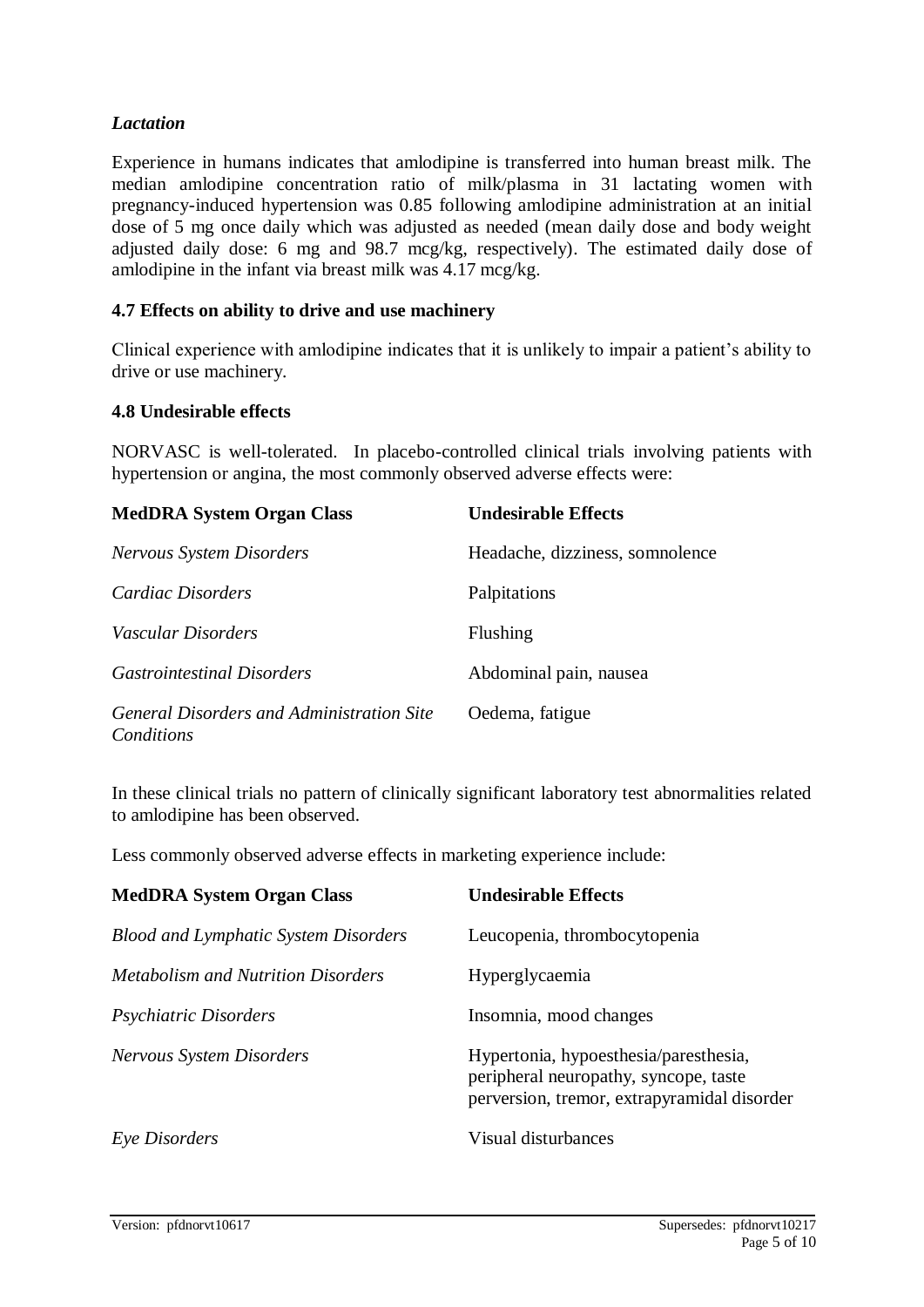| Ear and Labyrinth Disorders                                      | <b>Tinnitus</b>                                                                                                      |
|------------------------------------------------------------------|----------------------------------------------------------------------------------------------------------------------|
| Vascular Disorders                                               | Hypotension, vasculitis                                                                                              |
| Respiratory, Thoracic and Mediastinal<br><i>Disorders</i>        | Cough, dyspnoea, rhinitis                                                                                            |
| <i>Gastrointestinal Disorders</i>                                | Altered bowel habits, dry mouth, dyspepsia<br>(including gastritis), gingival hyperplasia,<br>pancreatitis, vomiting |
| <b>Skin and Subcutaneous Tissue Disorders</b>                    | Alopecia, increased sweating, purpura, skin<br>discolouration, urticaria                                             |
| <b>Musculoskeletal and Connective Tissue</b><br><b>Disorders</b> | Arthralgia, back pain, muscle cramps,<br>myalgia                                                                     |
| <b>Renal and Urinary Disorders</b>                               | Increased urinary frequency, micturition<br>disorder, nocturia                                                       |
| <b>Reproductive System and Breast Disorders</b>                  | Gynaecomastia, impotence                                                                                             |
| <b>General Disorders and Administration Site</b><br>Conditions   | Asthenia, malaise, pain                                                                                              |
| Investigations                                                   | Weight increase/decrease                                                                                             |

Rarely, allergic reactions including pruritis, rash, angioedema and erythema multiforme have been reported.

Hepatitis, jaundice and hepatic enzyme elevations have also been reported very infrequently (mostly consistent with cholestasis). Some cases severe enough to require hospitalisation have been reported in association with use of amlodipine. In many instances, causal association is uncertain.

As with other calcium channel blockers the following adverse events have been rarely reported and cannot be distinguished from the natural history of the underlying disease: myocardial infarction, arrhythmia (including bradycardia, ventricular tachycardia and atrial fibrillation) and chest pain.

## Reporting of suspected adverse reactions

Reporting suspected adverse reactions after authorisation of the medicine is important. It allows continued monitoring of the benefit/risk balance of the medicine. Healthcare professionals are asked to report any suspected adverse reactions [https://nzphvc.otago.ac.nz/reporting/.](https://nzphvc.otago.ac.nz/reporting/)

## **4.9 Overdosage**

Available data suggest that overdose might be expected to cause excessive peripheral vasodilatation with marked hypotension and possibly a reflex tachycardia. Dysrhythmias may occur following overdose with any calcium antagonist. Hypotension and bradycardia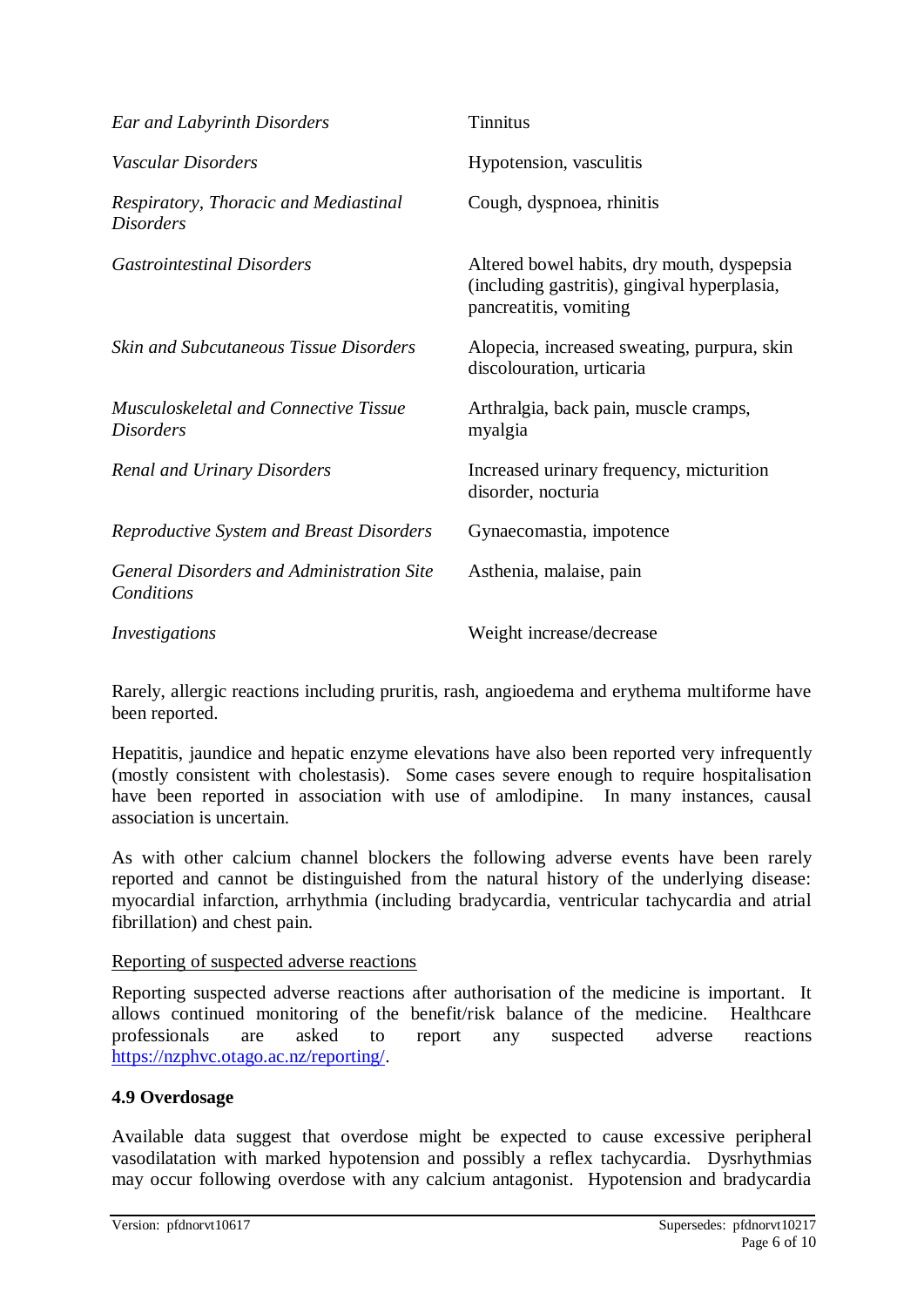are usually seen within 1 to 5 hours following overdose. Hypotension can persist for longer than 24 hours despite treatment*.* Cardiac rhythm disturbances have been noted to persist for up to 7 days*.* Marked and probably prolonged systemic hypotension, up to and including shock with fatal outcome, have been reported.

Reports of intentional overdose include a patient who ingested 250 mg and was asymptomatic and was not hospitalised; another (120 mg) was hospitalised, underwent gastric lavage and remained normotensive; a third one (105 mg) was hospitalised and had hypotension (90/50 mmHg) which normalised following plasma expansion. Death resulted from a mixed overdose of 140 mg and 10 mefenamic acid capsules in a 15-year old girl, and from a mixed overdose of amlodipine 70 mg and an unknown quantity of oxazepam in a 63 year old woman. A case of accidental drug overdose has been documented in a 19 month old male who ingested 30 mg NORVASC (about 2 mg/kg). During the emergency room presentation, vital signs were stable with no evidence of hypotension, but a heart rate of 180 bpm.

If massive overdose should occur, active cardiac and respiratory monitoring should be instituted. Frequent blood pressure measurements are essential. Should hypotension occur, cardiovascular support, including elevation of the extremities, and the judicious administration of fluids should be initiated. If hypotension remains unresponsive to these conservative measures, administration of vasopressors (such as phenylephrine), should be considered with attention to circulating volume and urine output. Administration of activated charcoal to healthy volunteers immediately or up to 2 hours after ingestion of NORVASC 10 mg has been shown to significantly decrease amlodipine absorption. In patients who are not fully conscious or have impaired gag reflex, consideration should be given to administering activated charcoal via nasogastric tube once the airway is protected. Ipecacemesis is not recommended since haemodynamic instability and CNS depression may rapidly develop. Intravenous calcium gluconate may be beneficial in reversing the effects of calcium channel blockade. Dialysis is not likely to be of benefit since amlodipine is highly proteinbound.

For advice on the management of overdose please contact the National Poisons Centre on 0800 POISON (0800 764766).

# **5. PHARMACOLOGICAL PROPERTIES**

# **5.1 Pharmacodynamic properties**

Amlodipine is a calcium ion influx inhibitor (slow channel blocker or calcium ion antagonist) and inhibits the transmembrane influx of calcium ions into cardiac and vascular smooth muscle.

The mechanism of the antihypertensive action of amlodipine is due to a direct relaxant effect on vascular smooth muscle.

The precise mechanism by which amlodipine relieves angina has not been fully determined, but amlodipine reduces total ischaemic burden by the following two actions:

1. Amlodipine dilates peripheral arterioles and thus reduces the total peripheral resistance (afterload) against which the heart works. Since the heart rate remains stable, this unloading of the heart reduces myocardial energy consumption and oxygen requirements.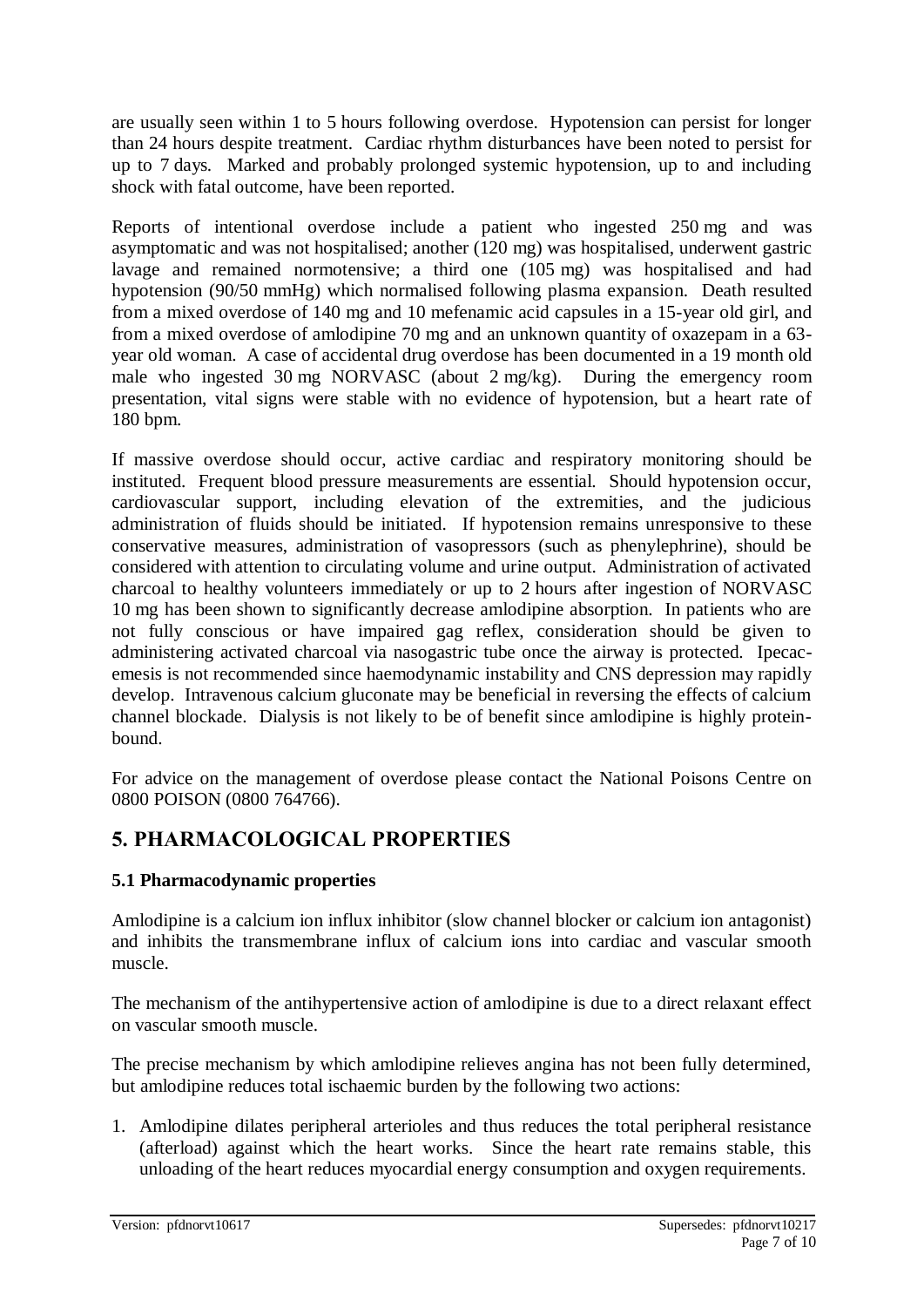2. The mechanism of action of amlodipine also probably involves dilatation of the main coronary arteries and coronary arterioles, both in normal and ischaemic regions. This dilatation increases myocardial oxygen delivery in patients with coronary artery spasm (Prinzmetal's or variant angina) and blunts smoking-induced coronary vasoconstriction.

In patients with hypertension, once-daily dosing provides clinically significant reductions in blood pressure in both the supine and standing positions throughout the 24-hour interval.

Due to the slow onset of action, acute hypotension is not a feature of amlodipine administration.

In patients with angina, once-daily administration of amlodipine increases total exercise time, time to angina onset and time to 1 mm ST segment depression, and decreases both angina attack frequency and nitroglycerine tablet consumption.

# **Patients with Heart Failure**

Haemodynamic studies and exercise-based controlled clinical trial in NYHA class II-IV heart failure patients have shown that amlodipine did not lead to clinical deterioration as measured by exercise tolerance, left ventricular ejection fraction, and clinical symptomatology.

A placebo-controlled study (PRAISE) designed to evaluate patients with NYHA class III-IV heart failure receiving digoxin, diuretics, and ACE inhibitors has shown that amlodipine did not lead to an increase in risk of mortality or combined mortality and morbidity in patients with heart failure.

In a follow-up, long-term, placebo-controlled study (PRAISE-2) of amlodipine in patients with NYHA class III and IV heart failure without clinical symptoms or objective findings suggestive of underlying ischaemic disease, on stable doses of ACE inhibitors, digitalis and diuretics, amlodipine had no effect on total cardiovascular mortality. In this same population, amlodipine was associated with increased reports of pulmonary oedema despite no significant difference in the incidence of worsening heart failure compared to placebo (see section 4.4).

Amlodipine has not been associated with any adverse metabolic effects or changes in plasma lipids and is suitable for use in patients with asthma, diabetes and gout.

## **5.2 Pharmacokinetic properties**

## *Absorption*

Amlodipine is well absorbed orally with peak blood levels occurring between 6 and 12 hours post-dose. Oral administration of a single therapeutic dose gave a mean absolute bioavailability of 64% (range 52%-88%). The volume of distribution is approximately 20 L/kg. The absorption of amlodipine is unaffected by consumption of food. *In vitro* studies have shown that approximately 97.5% of circulating amlodipine is bound to plasma proteins.

# *Biotransformation/Elimination*

The terminal plasma elimination half-life is about 35 to 50 hours and is consistent with oncedaily dosing. Steady-state plasma levels are reached after 7 to 8 days of consecutive dosing. Amlodipine is extensively metabolised by the liver to inactive metabolites, with 10% of the parent compound and 60% of metabolites excreted in the urine.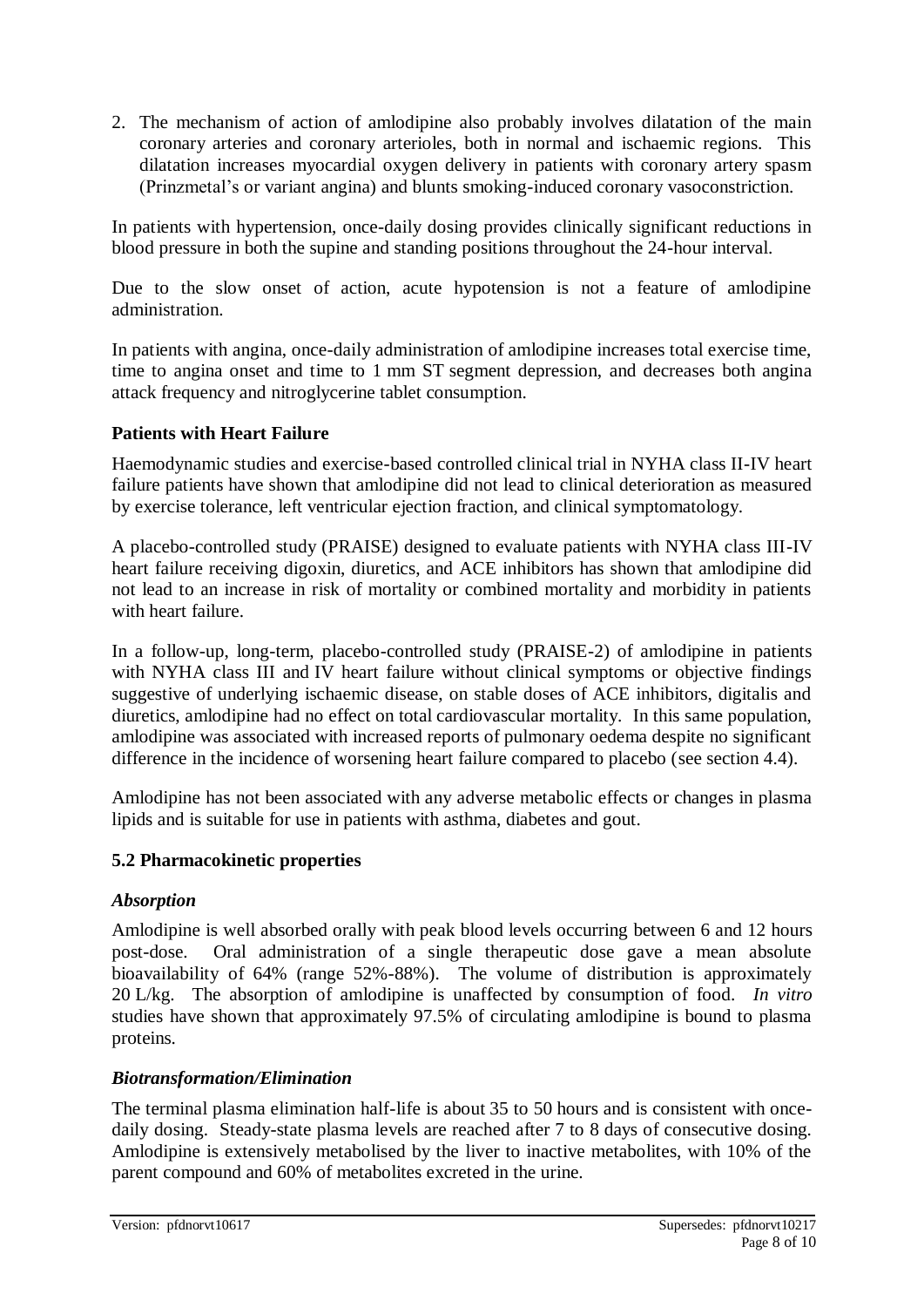Amlodipine is not dialysable.

## **5.3 Preclinical safety data**

None stated.

# **6. PHARMACEUTICAL PARTICULARS**

## **6.1 List of excipients**

Microcrystalline cellulose

Calcium hydrogen phosphate

Sodium starch glycollate

Magnesium stearate.

## **6.2 Incompatibilities**

None stated.

#### **6.3 Shelf life**

60 months

### **6.4 Special precautions for storage**

Store below 25°C.

Protect from light.

## **6.5 Nature and contents of container**

The tablets are packaged in PVC/PVdC-Aluminium foil blister packs.

5 mg x 30 tablets.

10 mg x 30 tablets.